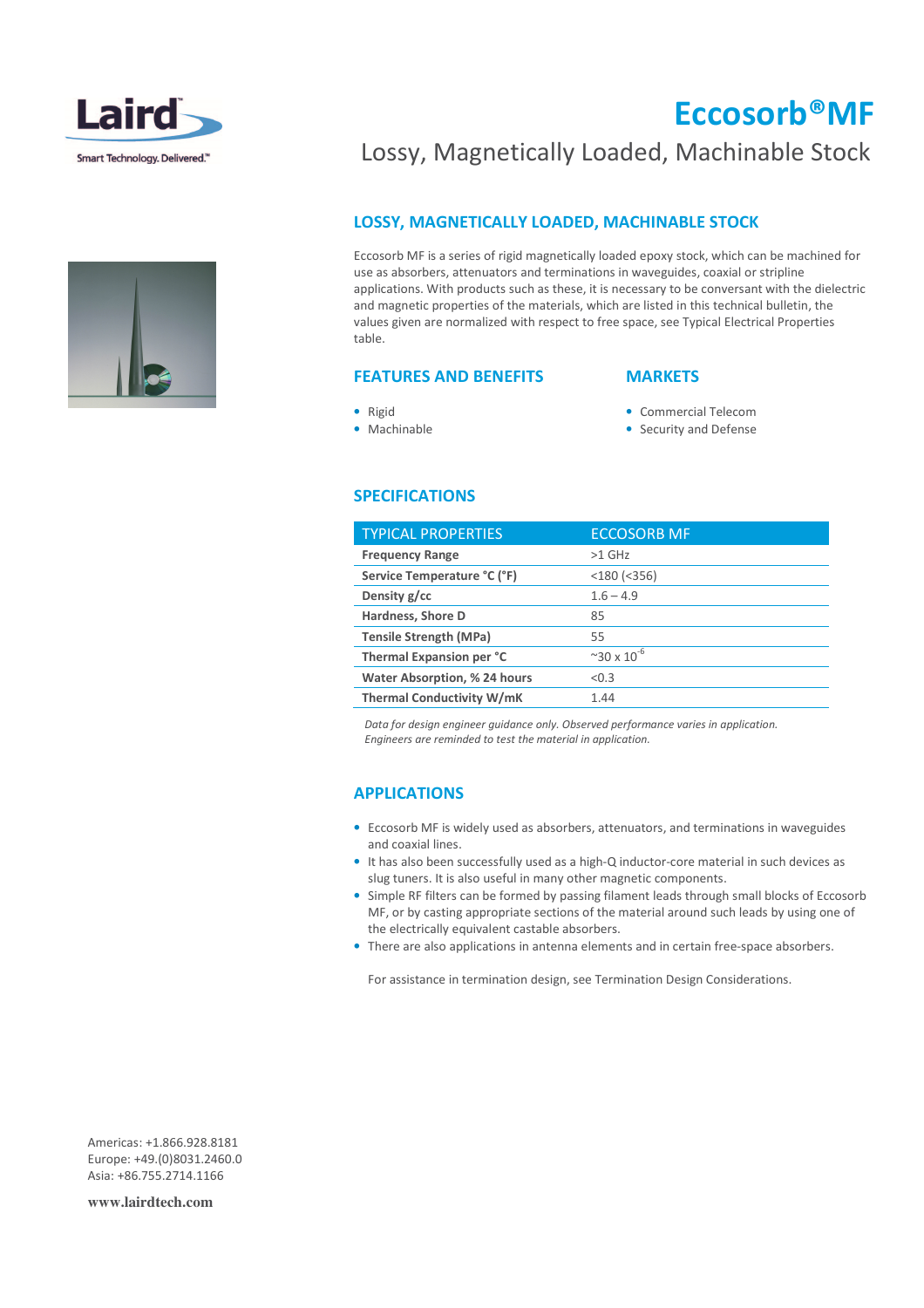

## Eccosorb®MF

#### AVAILABILITY

- Eccosorb MF is available in the following standard stock sizes :
- Sheets 30.5 cm x 30.5 cm (12" x 12") in thicknesses of 0.32, 0.64, 0.95, 1.27, 1.59, 1.91, 2.54, 3.81, 5.08, 6.35, 7.62 cm (1/8, 1/4, 3/8, 1/2, 5/8, 3/4, 1.0, 1.5, 2.0, 2.5 & 3.0").
- Rods 30.5 cm long (12") in diameters of 0.32, 0.64, 0.95, 1.27, 1.59, 1.91, 2.54, 3.81, 5.08, 6.35, 7.62 cm. (1/8, 1/4, 3/8, 1/2, 5/8, 3/4, 1.0, 1.5, 2.0, 2.5 & 3.0" )
- Bars 30.5 cm long (12") in squares of 0.64, 0.95, 1.27, 1.59, 1.91, 2.54, 3.81, 5.08 cm (1/4, 3/8, 1/2, 5/8, 3/4, 1.0, 1.5 & 2.0").
- Other sizes, shapes, thicknesses, and configurations are available on special order.
- In some cases, depending on which Eccosorb MF series is being used, casting of certain configurations can be done during manufacturing as shown below.

### INSTRUCTIONS FOR USE

#### Termination Design Considerations :

- The most widely used member of the Eccosorb MF series is MF-117. It is an excellent material to start experimentation. Most designs of terminating and attenuating elements depend heavily upon cut-and-try procedures. A preliminary design is established by experience or rough estimates of probably satisfactory dimensions, a piece of Eccosorb MF is machined and tested for VSWR and/or attenuation and the design is then modified as required.
- In coaxial, waveguide and strip-line terminations, either step-tapered or uniformly tapered configurations can be used.
- Step-tapered terminations are narrow-banded and highly critical dimensionally. They are recommended only where essentially single frequency operation is anticipated. Increasing the number of steps beyond two can increase the usable band-width and such designs are helpful when limited length is available in the direction of propagation. Reproducibility of the performance of step-tapered terminations may be difficult because of their sensitivity to small changes in magnetic and dielectric properties.
- Uniformly tapered terminations are generally preferred because of the low VSWR which is possible to achieve over a wide frequency range. Dimensions are reasonably non-critical and performance is reasonably insensitive to magnetic and dielectric properties. In general, the more gradual the taper, the lower the VSWR. A length-to-base-width ratio of 10:1 is highly desirable for VSWR as low as 1.01 over a full waveguide frequency band, particularly with materials having the higher values of M' and K'. A sufficiently long taper must be used so that very little energy reaches the base mounting plate where it can be reflected back into the line. The one-way attenuation should be at least 25 dB for VSWR as low as 1.01.
- Wall-type uniform tapers offer maximum heat-transfer efficiency and are recommended for high-power applications.

#### RELATED PRODUCTS

• For higher temperature applications up to 260 °C, refer to the electrical equivalent Eccosorb® MF500F.

#### RFP-DS-MF 092115

Any information furnished by Laird Technologies, Inc. and its agents is believed to be accurate and reliable. All specifications are subject to change without notice. Responsibility for the use and application of Laird Tec end user. Laird Technologies makes no warranties as to the fitness, merchantability, suitability or non- infringement of any Laird Technologies materials or products for any yaecific or general uses. Laird Technologies sha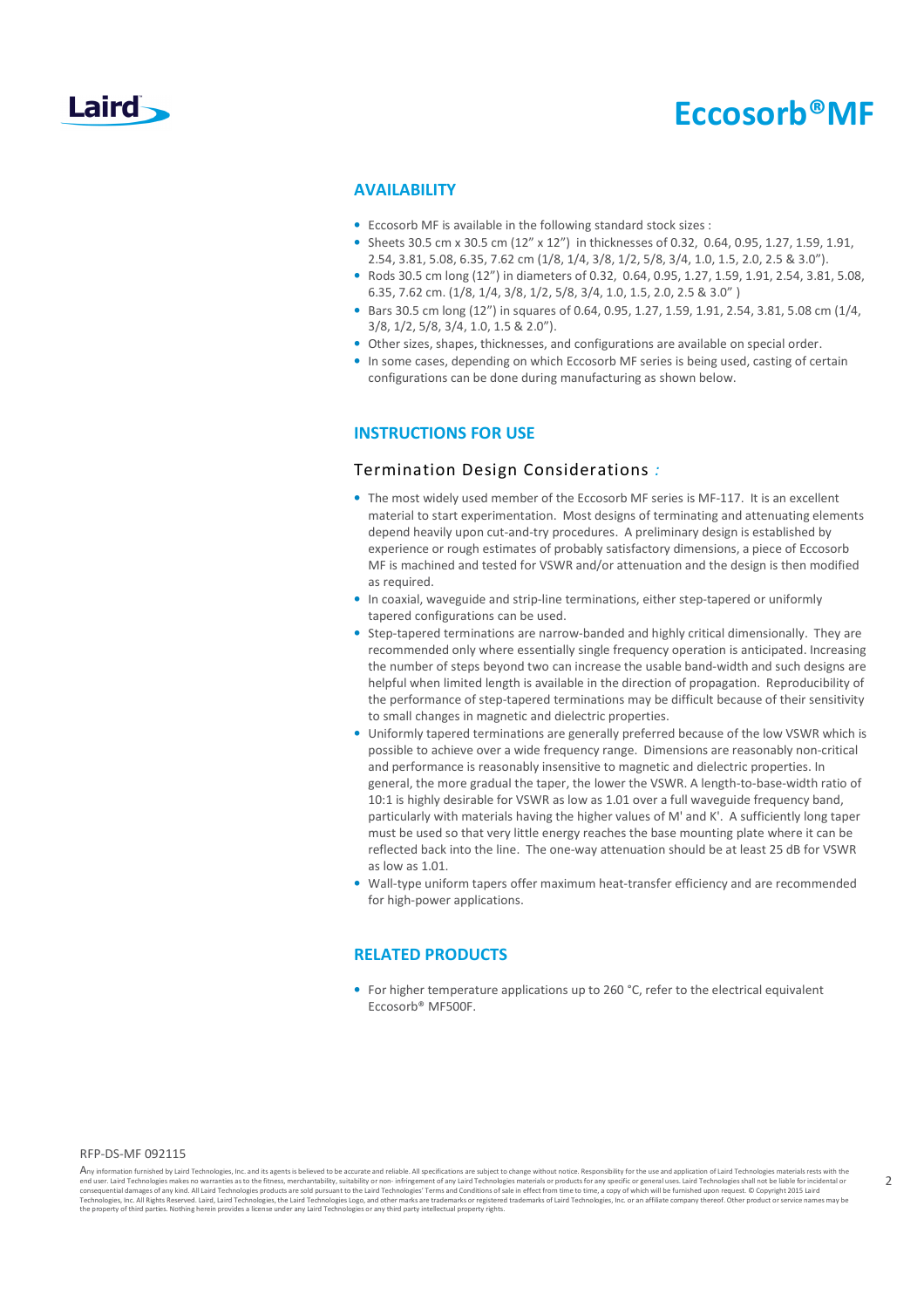

## TYPICAL ELECTRICAL PROPERTIES

| E-M PROPERTIES OF ECCOSORB MF |                    |                  |                 |                      |              |                 |                    |             |             |             |              |             |             |
|-------------------------------|--------------------|------------------|-----------------|----------------------|--------------|-----------------|--------------------|-------------|-------------|-------------|--------------|-------------|-------------|
| Frequency Hz                  |                    |                  |                 | <b>Frequency GHz</b> |              |                 |                    |             |             |             |              |             |             |
|                               |                    | 10 <sup>2</sup>  | 10 <sup>3</sup> | 10 <sup>4</sup>      | $10^{\circ}$ | 10 <sup>6</sup> | 10'                | $10^8$      | 1.0         | 3.0         | 8.6          | 10.0        | 18.0        |
| MF-110                        | K,                 | 18               | 16              | 15                   | 13           | 11              | 9.0                | 7.0         | 5.0         | 3.2         | 3.0          | 2.9         | 2.8         |
|                               | tan δ <sub>d</sub> | 0.01             | 0.01            | 0.02                 | 0.02         | 0.03            | 0.03               | 0.04        | 0.04        | 0.05        | 0.05         | 0.04        | 0.04        |
|                               | к"                 | 0.18             | 0.16            | 0.30                 | 0.26         | 0.33            | 0.27               | 0.28        | 0.20        | 0.16        | 0.15         | 0.12        | 0.11        |
|                               | M'                 | 1.2              | 1.2             | 1.2                  | 1.2          | 1.2             | 1.2                | 1.1         | 1.1         | 1.1         | 1.0          | 1.0         | 1.0         |
|                               | tan δ <sub>m</sub> | 0                | 0               | 0                    | 0            | 0               | 0                  | 0           | 0           | $\mathbf 0$ | 0.10         | 0.10        | 0.20        |
|                               | M"                 | $\mathbf 0$      | 0               | $\pmb{0}$            | 0            | 0               | $\mathbf 0$        | 0           | 0           | $\mathbf 0$ | 0.10         | 0.10        | 0.20        |
|                               | dB/cm              | 0                | 0               | 0                    | 0            | 0               | 0                  | 0.01        | 0.09        | 0.26        | 2.0          | 2.2         | 6.6         |
|                               | $ Z /Z_0$          | 0.26             | 0.27            | 0.28                 | 0.30         | 0.33            | 0.37               | 0.40        | 0.47        | 0.59        | 0.59         | 0.59        | 0.60        |
|                               | K'                 | 20               | 18              | 16                   | 14           | 12              | 10                 | 8           | 6           | 5.2         | 5.0          | 4.8         | 4.6         |
|                               | tan δ <sub>α</sub> | 0.02             | 0.02            | 0.03                 | 0.03         | 0.03            | 0.04               | 0.04        | 0.04        | 0.05        | 0.05         | 0.04        | 0.03        |
|                               | K''                | 0.40             | 0.36            | 0.48                 | 0.42         | 0.36            | 0.40               | 0.32        | 0.24        | 0.26        | 0.25         | 0.19        | 0.14        |
| MF-112                        | M'                 | 2.0              | 1.9             | 1.8                  | 1.7          | 1.6             | 1.5                | 1.5         | 1.4         | 1.4         | 1.1          | 1.1         | 1.0         |
|                               | tan δ <sub>m</sub> | 0                | 0               | 0                    | 0            | 0               | 0                  | 0.01        | 0.02        | 0.03        | 0.22         | 0.23        | 0.26        |
|                               | M"                 | 0                | 0               | 0                    | 0            | 0               | 0                  | 0.02        | 0.03        | 0.04        | 0.24         | 0.25        | 0.26        |
|                               | dB/cm              | 0                | 0               | 0                    | $\mathbf 0$  | 0               | $\mathbf 0$        | 0.02        | 0.16        | 0.59        | 4.9          | 5.6         | 10.1        |
|                               | $ Z /Z_0$          | 0.32             | 0.32            | 0.34                 | 0.35         | 0.37            | 0.39               | 0.43        | 0.48        | 0.52        | 0.47         | 0.48        | 0.47        |
|                               | K'                 | 22               | 21              | 19                   | 18           | 16              | 14                 | 12          | 11          | 9.9         | 9.8          | 9.7         | 9.6         |
|                               | tan δ <sub>d</sub> | 0.04             | 0.04            | 0.04                 | 0.05         | 0.05            | 0.05               | 0.05        | 0.05        | 0.06        | 0.06         | 0.05        | 0.05        |
|                               | K''                | 0.88             | 0.84            | 0.76                 | 0.72         | 0.80            | 0.70               | 0.60        | 0.55        | 0.59        | 0.59         | 0.49        | 0.48        |
| MF-114                        | M'                 | 2.8              | 2.8             | 2.7                  | 2.6          | 2.5             | 2.4                | 2.3         | 2.1         | 1.9         | 1.3          | 1.1         | 1.0         |
|                               | tan δ <sub>m</sub> | $\mathbf 0$      | 0               | 0                    | 0            | 0               | 0                  | 0.04        | 0.08        | 0.13        | 0.33         | 0.40        | 0.45        |
|                               | M"                 | $\mathbf 0$      | 0               | 0                    | 0            | 0               | 0                  | 0.09        | 0.17        | 0.25        | 0.43         | 0.44        | 0.45        |
|                               | dB/cm              | 0                | 0               | 0                    | 0            | 0               | 0                  | 0.04        | 0.57        | 2.2         | 10.8         | 13.2        | 24.9        |
|                               | $ Z /Z_0$          | 0.36             | 0.37            | 0.38                 | 0.38         | 0.40            | 0.41               | 0.44        | 0.57        | 0.44        | 0.37         | 0.35        | 0.34        |
|                               | K'                 | 40               | 35              | 30                   | 26           | 23              | 20                 | 18          | 17          | 16.5        | 16.2         | 16.0        | 15.8        |
|                               | tan δ <sub>d</sub> | 0.06             | 0.06            | 0.07                 | 0.07         | 0.08            | 0.09               | 0.08        | 0.07        | 0.06        | 0.07         | 0.06        | 0.05        |
|                               | K''                | 2.4              | 2.1             | 2.1                  | 1.8          | 1.8             | 1.8                | 1.4         | 1.2         | 0.99        | 1.1          | 0.96        | 0.79        |
| MF-116                        | M                  | 4.6              | 4.5<br>0        | 4.4<br>0             | 4.4<br>0     | 4.3<br>0        | 4.2<br>$\mathbf 0$ | 4.0<br>0.04 | 3.0<br>0.13 | 2.8<br>0.21 | 1.6          | 1.5<br>0.68 | 1.4<br>0.73 |
|                               | tan δ $m$<br>M"    | 0<br>$\mathbf 0$ | 0               | 0                    | 0            | 0               | $\mathbf 0$        | 0.16        | 0.39        | 0.59        | 0.47<br>0.75 | 1.02        | 1.02        |
|                               | dB/cm              | 0                | 0               | 0                    | 0            | 0               | 0                  | 0.09        |             | 5.0         | 21           | 32          | 57          |
|                               | $ Z /Z_0$          | 0.34             | 0.36            | 0.38                 | 0.41         | 0.43            | 0.46               | 0.47        | 1.3<br>0.42 | 0.42        | 0.33         | 0.33        | 0.33        |
|                               | K,                 | 195              | 158             | 120                  | 85           | 62              | 48                 | 38          | 28          | 22.9        | 21.4         | 21          | 20.6        |
|                               | tan δ <sub>d</sub> | 0.18             | 0.21            | 0.23                 | 0.24         | 0.22            | 0.18               | 0.12        | 0.09        | 0.06        | 0.02         | 0.02        | 0.02        |
|                               | K''                | 35               | 33              | 28                   | 20           | 14              | 8.6                | 4.6         | 2.5         | 1.4         | 0.42         | 0.42        | 0.41        |
|                               | M'                 | 5.0              | 5.0             | 5.0                  | 5.0          | 5.0             | 5.0                | 4.8         | 4.1         | 3.4         | 1.2          | 1.1         | 1.0         |
| MF-117                        | tan δ $m$          | 0                | 0               | 0                    | 0            | 0               | 0                  | 0.1         | 0.20        | 0.39        | 1.36         | 1.5         | 2.00        |
|                               | M"                 | 0                | 0               | 0                    | 0            | 0               | 0                  | 0.48        | 0.82        | 1.33        | 1.63         | 1.7         | 2.00        |
|                               | dB/cm              | 0                | 0               | $\mathbf 0$          | $\mathbf 0$  | 0               | 0.03               | 0.27        | 2.8         | 11.0        | 46           | 56          | 119         |
|                               | $ Z /Z_0$          | 0.16             | 0.18            | 0.20                 | 0.24         | 0.28            | 0.32               | 0.36        | 0.39        | 0.40        | 0.30         | 0.31        | 0.33        |
|                               | K,                 | 260              | 205             | 145                  | 95           | 70              | 52                 | 40          | 32          | 25.8        | 23.8         | 23.6        | 23.0        |
|                               | tan δ <sub>d</sub> | 0.40             | 0.39            | 0.36                 | 0.31         | 0.26            | 0.20               | 0.14        | 0.08        | 0.07        | 0.05         | 0.03        | 0.04        |
|                               | K''                | 104              | 80              | 52                   | 29           | 18              | 10                 | 5.6         | 2.6         | 1.8         | 1.19         | 0.71        | 0.92        |
|                               | M'                 | 7.0              | 6.9             | 6.8                  | 6.7          | 6.6             | 6.3                | 6.0         | 5.0         | 3.8         | 2.50         | 1.5         | 1.0         |
| MF-124                        | tan δ <sub>m</sub> | 0                | 0               | 0                    | 0            | 0               | 0                  | 0.2         | 0.45        | 0.69        | 1.10         | 1.4         | 2.5         |
|                               | M"                 | 0                | 0               | 0                    | 0            | 0               | 0                  | 1.2         | 2.3         | 2.62        | 2.75         | 2.1         | 2.5         |
|                               | dB/cm              | 0                | 0               | 0                    | 0            | 0               | 0.03               | 0.48        | 6.5         | 20          | 63           | 67          | 149         |
|                               | $ Z /Z_0$          | 0.16             | 0.18            | 0.21                 | 0.26         | 0.30            | 0.34               | 0.39        | 0.42        | 0.42        | 0.39         | 0.33        | 0.34        |
|                               | K,                 | 320              | 250             | 170                  | 105          | 78              | 56                 | 42          | 36          | 27.0        | 25.0         | 24.0        | 24.0        |
|                               | tan δ <sub>d</sub> | 0.50             | 0.49            | 0.46                 | 0.41         | 0.36            | 0.26               | 0.16        | 0.06        | 0.05        | 0.03         | 0.02        | 0.02        |
| MF-175                        | к"                 | 160              | 123             | 78                   | 43           | 28              | 15                 | 6.7         | 2.2         | 1.35        | 0.75         | 0.48        | 0.48        |
|                               | M′                 | 8.0              | 7.9             | 7.8                  | 7.7          | 7.6             | 7.3                | 7.0         | 6.0         | 4.4         | 1.80         | 1.3         | 1.1         |
|                               | tan δ <sub>m</sub> | 0                | 0               | 0                    | 0            | 0               | 0                  | 0.4         | 0.6         | 0.8         | 1.40         | 1.6         | 3.0         |
|                               | M''                | 0                | 0               | 0                    | 0            | 0               | 0                  | 2.8         | 3.6         | 3.52        | 2.5          | 2.1         | 3.3         |
|                               | dB/cm              | 0                | 0               | 0                    | 0            | 0.01            | 0.05               | 0.87        | 8.6         | 24          | 65           | 69          | 177         |
|                               | $ Z /Z_0$          | 0.15             | 0.17            | 0.20                 | 0.26         | 0.30            | 0.36               | 0.42        | 0.44        | 0.46        | 0.35         | 0.32        | 0.38        |
| MF-190                        | K,                 | 380              | 295             | 195                  | 115          | 86              | 60                 | 44          | 40          | 28.0        | 26.0         | 25.0        | 25.0        |
|                               | tan δ $_4$         | 0.60             | 0.59            | 0.56                 | 0.51         | 0.46            | 0.32               | 0.18        | 0.07        | 0.04        | 0.04         | 0.02        | 0.02        |
|                               | К"                 | 228              | 174             | 109                  | 59           | 40              | 19                 | 7.9         | 2.8         | 1.12        | 1.04         | 0.50        | 0.50        |
|                               | M'                 | 9.0              | 8.9             | 8.8                  | 8.7          | 8.6             | 8.3                | 8.0         | 7.0         | 4.5         | 2.0          | 1.5         | 1.1         |
|                               | tan δ <sub>m</sub> | 0                | 0               | 0                    | 0            | 0               | 0                  | 0.6         | 0.8         | 0.9         | 1.40         | 1.6         | 4.0         |
|                               | $M^{\prime\prime}$ | 0                | 0               | $\pmb{0}$            | 0            | 0               | 0                  | 4.0         | 5.6         | 4.05        | 2.8          | 2.4         | 4.4         |
|                               | dB/cm              | 0                | 0               | 0                    | 0            | 0.01            | 0.06               | 1.3         | 12.6        | 27          | 70           | 75          | 217         |
|                               | $ Z /Z_0$          | 0.14             | 0.16            | 0.20                 | 0.26         | 0.30            | 0.36               | 0.46        | 0.47        | 0.47        | 0.36         | 0.34        | 0.43        |

#### RFP-DS-MF 092115

Any information furnished by Laird Technologies, Inc. and its agents is believed to be accurate and reliable. All specifications are subject to change without notice. Responsibility for the use and application of Laird Te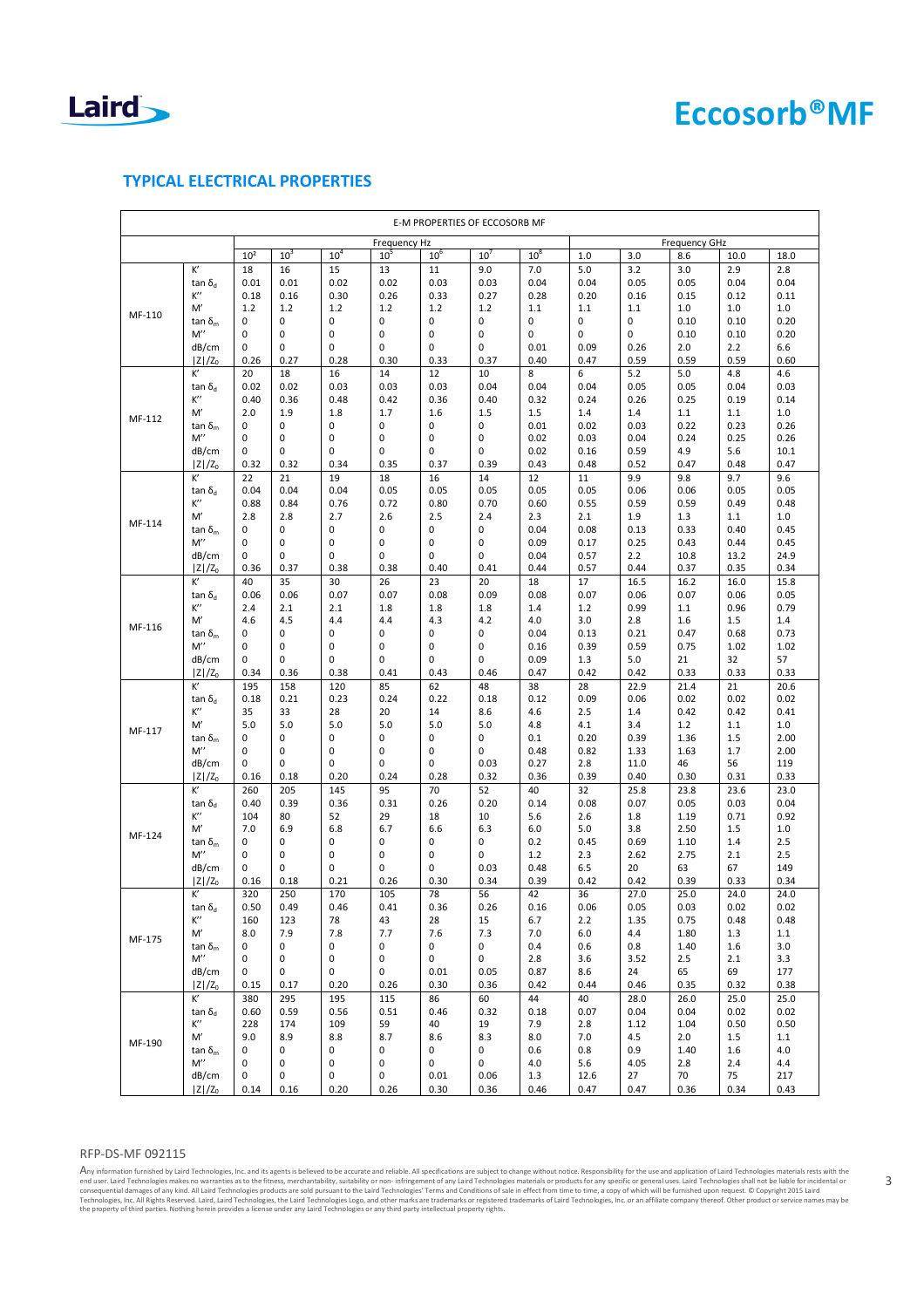## Laird

## Eccosorb®MF

### Legend

| K'        | Real part of the permittivity (dielectric constant) |
|-----------|-----------------------------------------------------|
|           | $tan \delta_d$ Dielectric loss tangent              |
| К"        | Imaginary part of the permittivity (loss)           |
| M'        | Real part of the magnetic permeability              |
|           | $\tan \delta_m$ Magnetic loss tangent               |
| м"        | Imaginary part of the magnetic permeability (loss)  |
|           | dB/cm Attenuation per unit distance                 |
|           | dB/in Attenuation per unit distance                 |
| $ Z /Z_0$ | Normalized impedance magnitude ratio                |

Most of the definitions and equations are included in the Laird publication :"ENERGY PROPAGATION IN DIELECTRIC AND MAGNETIC MATERIALS." A copy of this publication can be requested.

In this technical bulletin, μ' is used for the real part of the magnetic permeability and μ" for the magnetic loss factor. Beyond the definitions in the publication above, the clarification of the terms dB/cm (attenuation) and  $|Z|/Z$ o (relative impedance) are offered.

These characteristics are not in themselves directly applicable to the calculation of transmission and reflection coefficients as they are defined on point 3 & 4 of "Energy Propagation in Dielectric and Magnetic Material". For these calculations, the complex dielectric constant (K'-jK' Tan  $\delta_d$ ) and complex magnetic permeability (M'-jM' Tan  $\delta_m$ ) are used as listed in the table.

The definition of dB/unit length is included in the reference, both in mathematical form and in words. The value is useful in comparing one material against another to determine which offers the most loss independent of interface reflection coefficients. Similarly, |Z|/Zo, the normalized impedance magnitude ratio, can be used as a qualitative measure of the impedance match between free space and the material. An impedance ratio that is closest to 1 is the most desirable because at that ratio, the impedance match between the material and free space is perfect.

The significant features of the property tables are:

1. In every case, K' decreases with increasing frequency.

2 Almost without exception, the dielectric loss tangent and dielectric loss factor decrease with increasing frequency, the exception occurs at the low end of the frequency band, and can be ignored in most applications.

3. The magnetic loading increases from a minimum in MF-110 to a maximum in MF-190. There is a corresponding increase in K', K", μ', Tan δ<sub>m</sub> and μ".

4.The 0 values in the table indicate that the number is less than 0.01.

5.The values given in the table are nominal values and should not be used by customers in the writing of procurement specifications. If specifications are needed, the customer should consult with the Laird Sales Department.

The use of dielectric/magnetic properties for Quality Control, i.e., incoming or outgoing inspection, is not recommended, because the measurement of these properties is very time consuming and complicated. It is recommended to monitor the density.

#### RFP-DS-MF 092115

Any information furnished by Laird Technologies, Inc. and its agents is believed to be accurate and reliable. All specifications are subject to change without notice. Responsibility for the use and application of Laird Tec end user. Laird Technologies makes no warranties as to the fitness, merchantability, suitability or non- infringement of any Laird Technologies materials or products for any yaecific or general uses. Laird Technologies sha